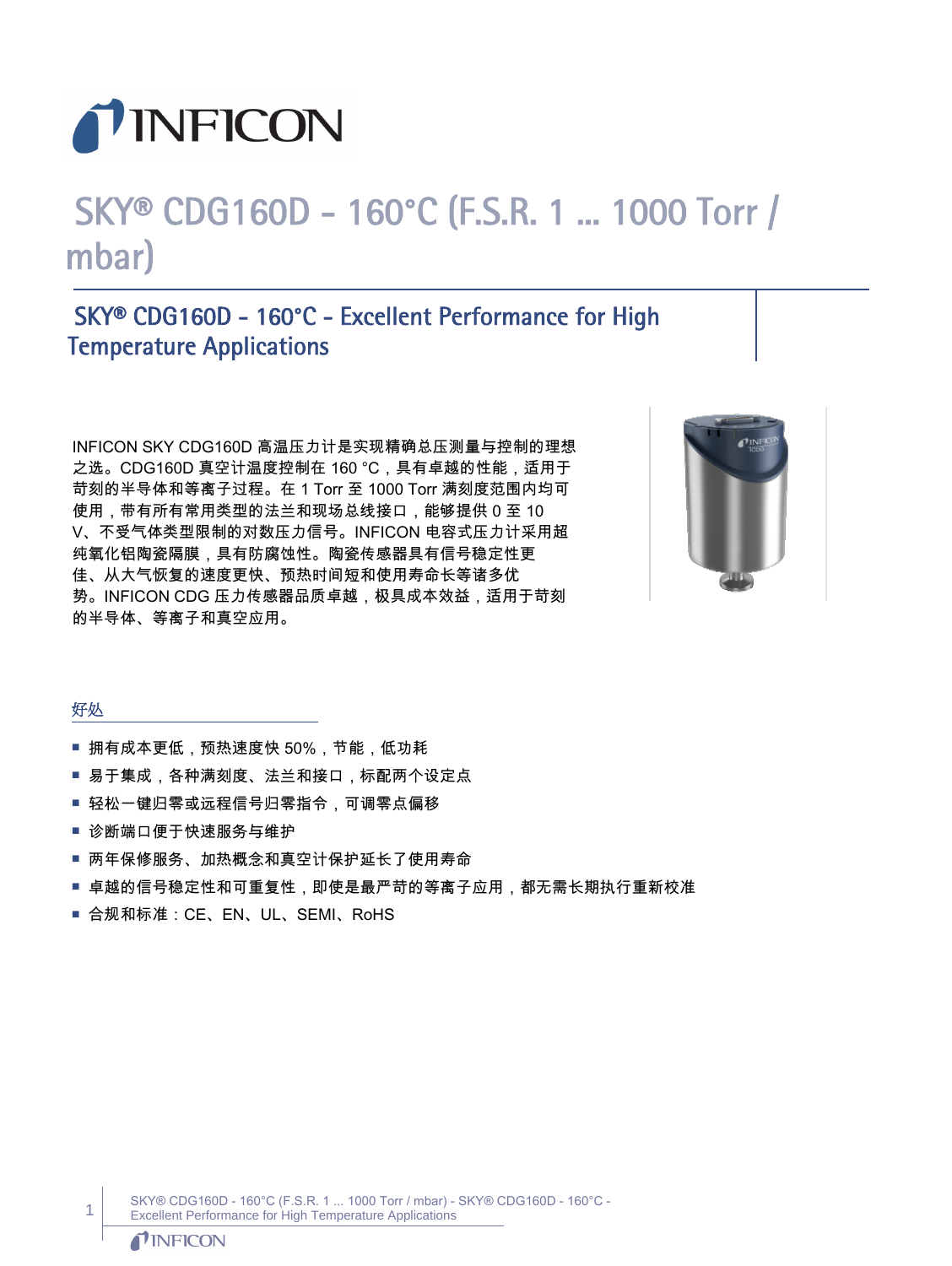#### 订购信息

**ORDERING INFORMATION** 



 $1)$ Optimized signal filter setting for pressure control  $\overline{2}$ Not possible with fieldbus interfaces

**bold** = standard products

Other flange types on request.

SKY® CDG160D - 160°C (F.S.R. 1 ... 1000 Torr / mbar) - SKY® CDG160D - 160°C - Excellent Performance for High Temperature Applications

### TINFICON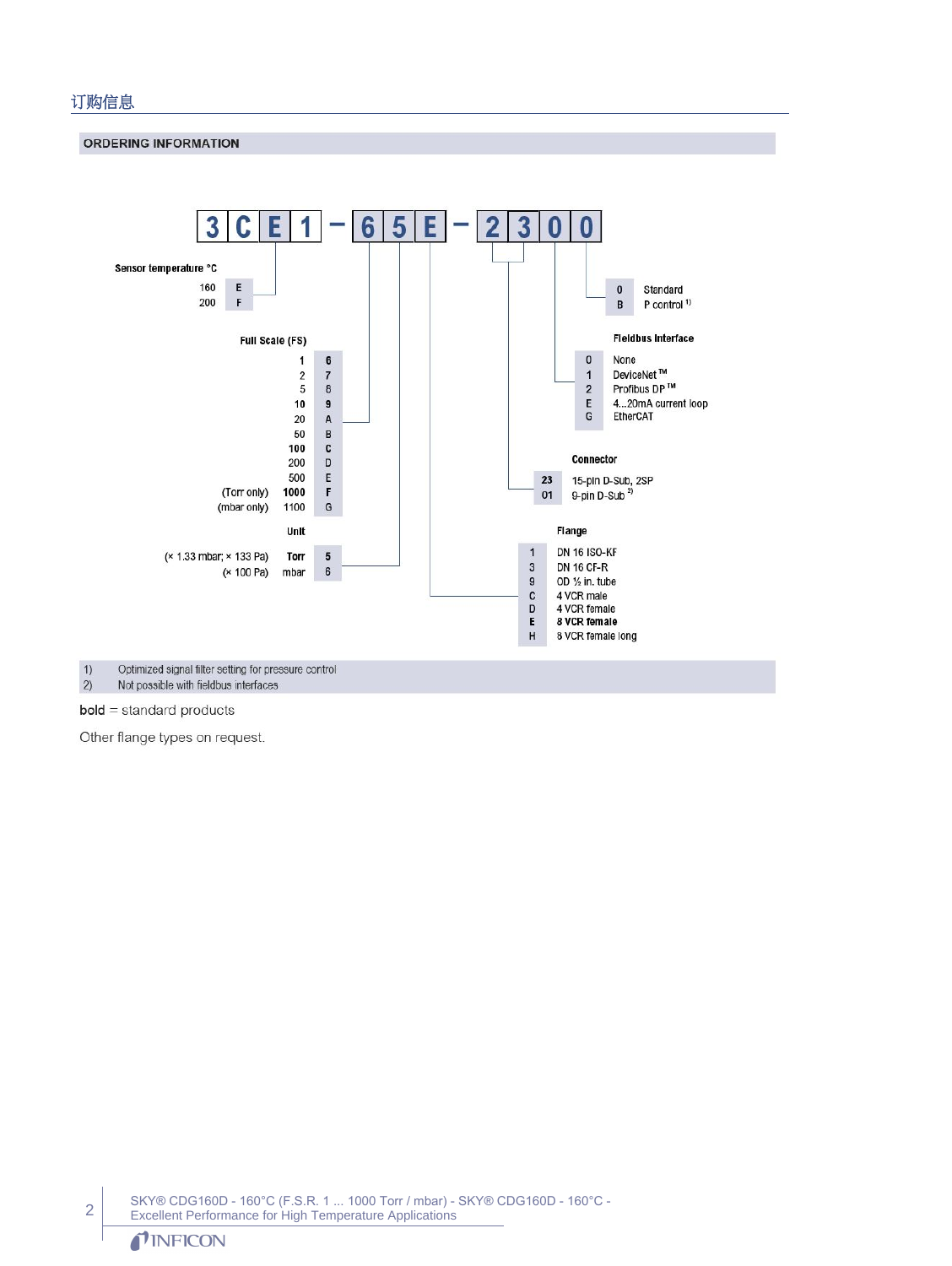| グロコロ         |                   |                                                                             |                                       |
|--------------|-------------------|-----------------------------------------------------------------------------|---------------------------------------|
| 类型           |                   | 1000  500 Torr / mbar                                                       | 200  1 Torr / mbar                    |
| 精度 (1)       | % of reading      | 0.4                                                                         | 0.4                                   |
| 温度效应         |                   |                                                                             |                                       |
| 零点           | percent FS/°C     | 0.005                                                                       | 0.005                                 |
| 温度效应         |                   |                                                                             |                                       |
| 满量程          | % of reading / °C | 0.02                                                                        | 0.02                                  |
| 压力,最大        | kPa (absolute)    | 400                                                                         | 260                                   |
| 分辨率          | percent FS        | 0.003                                                                       | 0.003                                 |
| 最低读数         | percent FS        | 0.01                                                                        | 0.01                                  |
| 建议的最低读数      | percent FS        | 0.05                                                                        | 0.05                                  |
| 建议的最低控制压力    | percent FS        | 0.5                                                                         | 0.5                                   |
| 温度           |                   |                                                                             |                                       |
| 运行 (环境)      | $^{\circ}C$       |                                                                             | $+10+50$                              |
| 运行 (室内环境)(4) | $^{\circ}C$       | $+10+50$                                                                    |                                       |
| 在法兰处烘烤       | $^{\circ}C$       | $≤200$                                                                      | $≤200$                                |
| 贮存           | $^{\circ}C$       | $-40+65$                                                                    | $-40+65$                              |
| 电源电压         |                   | +21  +30 V DC or ±15 V<br>$(\pm 5\%)$                                       | +21  +30 V DC or ±15 V<br>$(\pm 5\%)$ |
| 功耗           |                   |                                                                             |                                       |
| 加热时          | W                 | $≤18$                                                                       | ≤18                                   |
| 运行温度         | W                 | $\leq 12$                                                                   | ≤12                                   |
| 输出信号(模拟)     | $V$ (dc)          | $0+10$                                                                      | $0+10$                                |
| 反应时间(2)      | ms                | 30                                                                          | 30                                    |
| 保护等级         |                   | IP 40                                                                       | IP 40                                 |
| 标准           |                   |                                                                             |                                       |
| CE 合规        |                   | EN 61000-6-2/-6-3, EN 61010 EN 61000-6-2/-6-3, EN 61010<br>& RoHS<br>& RoHS |                                       |
| ETL 认证       |                   | UL 61010-1, CSA 22.2<br>No.61010-1                                          | UL 61010-1, CSA 22.2<br>No.61010-1    |
| SEMI 合规      |                   | SEMI S2                                                                     | SEMI S2                               |
| 电气连接         |                   | D-Sub, 15-pin, male                                                         | D-Sub, 15-pin, male                   |
| 设定点          |                   |                                                                             |                                       |
| 设定点数量        |                   | 2 (SP1, SP2)                                                                | 2 (SP1, SP2)                          |
| 设定点          |                   |                                                                             |                                       |
| 继电器触点        | $V$ (dc)          | $≤30$                                                                       | ≤ $30$                                |
| 设定点          |                   |                                                                             |                                       |

SKY® CDG160D - 160°C (F.S.R. 1 ... 1000 Torr / mbar) - SKY® CDG160D - 160°C - Excellent Performance for High Temperature Applications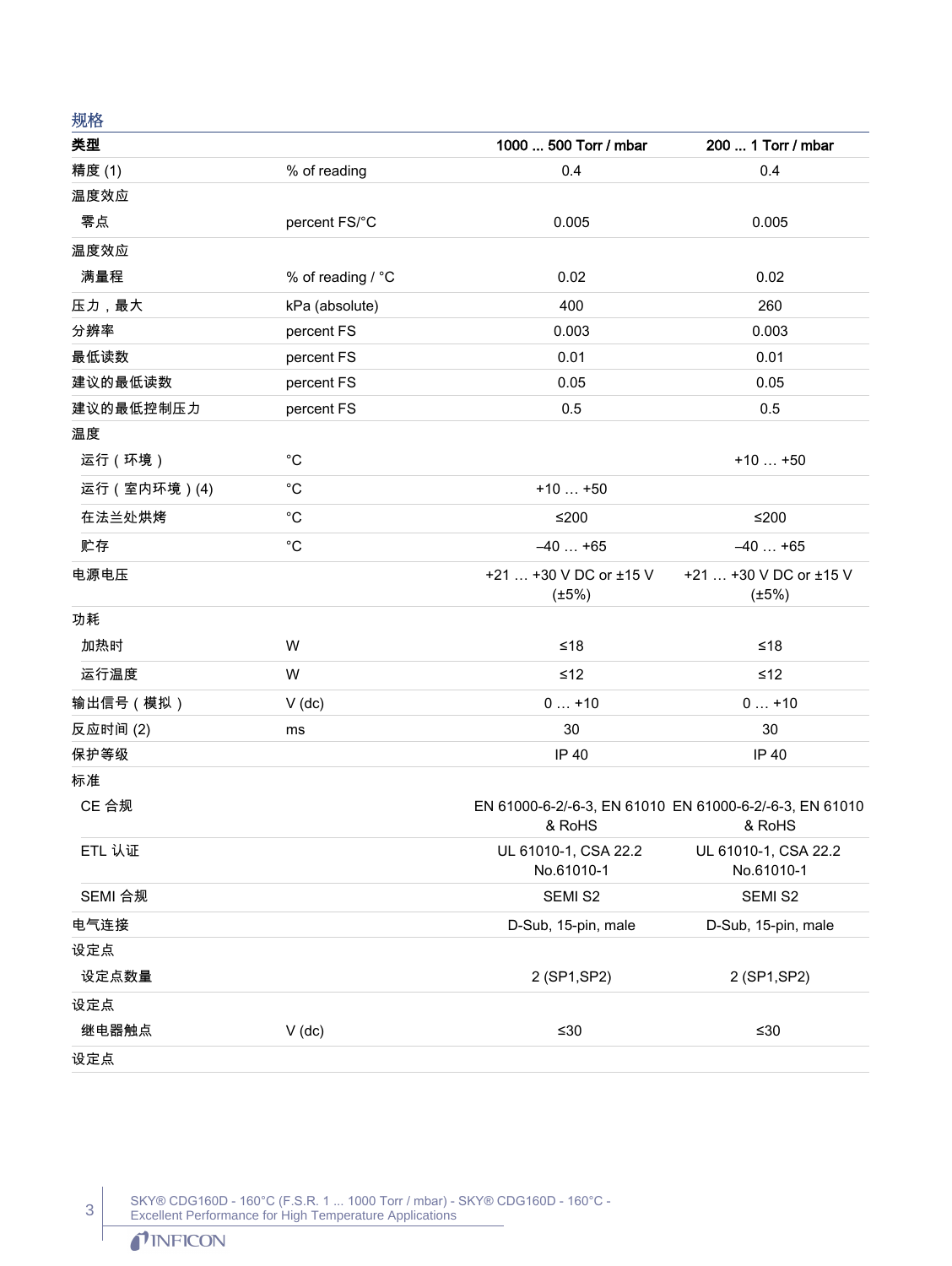| 规格              |                           |                                                                                                                                  |                                                                                                                                  |
|-----------------|---------------------------|----------------------------------------------------------------------------------------------------------------------------------|----------------------------------------------------------------------------------------------------------------------------------|
| 类型              |                           | 1000  500 Torr / mbar                                                                                                            | 200  1 Torr / mbar                                                                                                               |
| 继电器触点           | $A$ (dc)                  | $≤0.5$                                                                                                                           | $≤0.5$                                                                                                                           |
| 设定点             |                           |                                                                                                                                  |                                                                                                                                  |
| 滞后              | percent FS                | 1                                                                                                                                | 1                                                                                                                                |
| 诊断端口            |                           |                                                                                                                                  |                                                                                                                                  |
| 协议              |                           | <b>RS232-C</b>                                                                                                                   | <b>RS232-C</b>                                                                                                                   |
| 读数              |                           | pressure, status, ID                                                                                                             | pressure, status, ID                                                                                                             |
| 设置              |                           | set points, filter, zero adjust,<br>factory reset, DC offset                                                                     | set points, filter, zero adjust,<br>factory reset, DC offset                                                                     |
| 暴露于真空的材料        |                           | Aluminum oxide ceramic<br>(Al <sub>2</sub> O <sub>3</sub> ), stainless steel (AISI<br>$316L^{(3)}$                               | Aluminum oxide ceramic<br>(Al <sub>2</sub> O <sub>3</sub> ), stainless steel (AISI<br>$316L^{(3)}$                               |
| 内部容积            |                           |                                                                                                                                  |                                                                                                                                  |
| 内部容积 1/2" 管     | $cm3$ (in. <sup>3</sup> ) | 4.2(0.26)                                                                                                                        | 4.2(0.26)                                                                                                                        |
|                 | $cm3$ (in. <sup>3</sup> ) | 4.2(0.26)                                                                                                                        | 4.2(0.26)                                                                                                                        |
| 内部容积 DN 16 CF-R | $cm3$ (in. <sup>3</sup> ) | 4.2(0.26)                                                                                                                        | 4.2(0.26)                                                                                                                        |
| 内部容积 8 VCR®     | $cm3$ (in. <sup>3</sup> ) | 4.2(0.26)                                                                                                                        | 4.2(0.26)                                                                                                                        |
| 重量              |                           |                                                                                                                                  |                                                                                                                                  |
| 重量 1/2" 管       | g                         | 837                                                                                                                              | 837                                                                                                                              |
| 重量 DN 16 ISO KF | g                         | 852                                                                                                                              | 852                                                                                                                              |
| 重量 DN 16 CF-R   | g                         | 875                                                                                                                              | 875                                                                                                                              |
| 重量 8 VCR®       | g                         | 897                                                                                                                              | 897                                                                                                                              |
| EtherCAT        |                           |                                                                                                                                  |                                                                                                                                  |
| 协议 EtherCAT     |                           | protocol specialized for<br>EtherCAT                                                                                             | protocol specialized for<br>EtherCAT                                                                                             |
| 通讯标准            |                           | ETG.5003.1 S (R) V1.1.0<br><b>Common Device</b><br>ProfileETG.5003.2080 S (R)<br>V1.3.0 Specific Device<br>Profile: Vacuum Gauge | ETG.5003.1 S (R) V1.1.0<br><b>Common Device</b><br>ProfileETG.5003.2080 S (R)<br>V1.3.0 Specific Device<br>Profile: Vacuum Gauge |
| 节点地址            |                           | <b>Explicit Device Identification</b>                                                                                            | <b>Explicit Device Identification</b>                                                                                            |
| 物理层             |                           | 100BASE-Tx (IEEE 802.3)                                                                                                          | 100BASE-Tx (IEEE 802.3)                                                                                                          |
| 数字功能读取          |                           | pressure, status, ID                                                                                                             | pressure, status, ID                                                                                                             |
| 数字功能设置          |                           | set points, filter, zero adjust,<br>reset, DC offset                                                                             | set points, filter, zero adjust,<br>reset, DC offset                                                                             |
| 邮箱 (CoE)        |                           | SDO requests, responses<br>and information                                                                                       | SDO requests, responses<br>and information                                                                                       |

SKY® CDG160D - 160°C (F.S.R. 1 ... 1000 Torr / mbar) - SKY® CDG160D - 160°C - Excellent Performance for High Temperature Applications

## TINFICON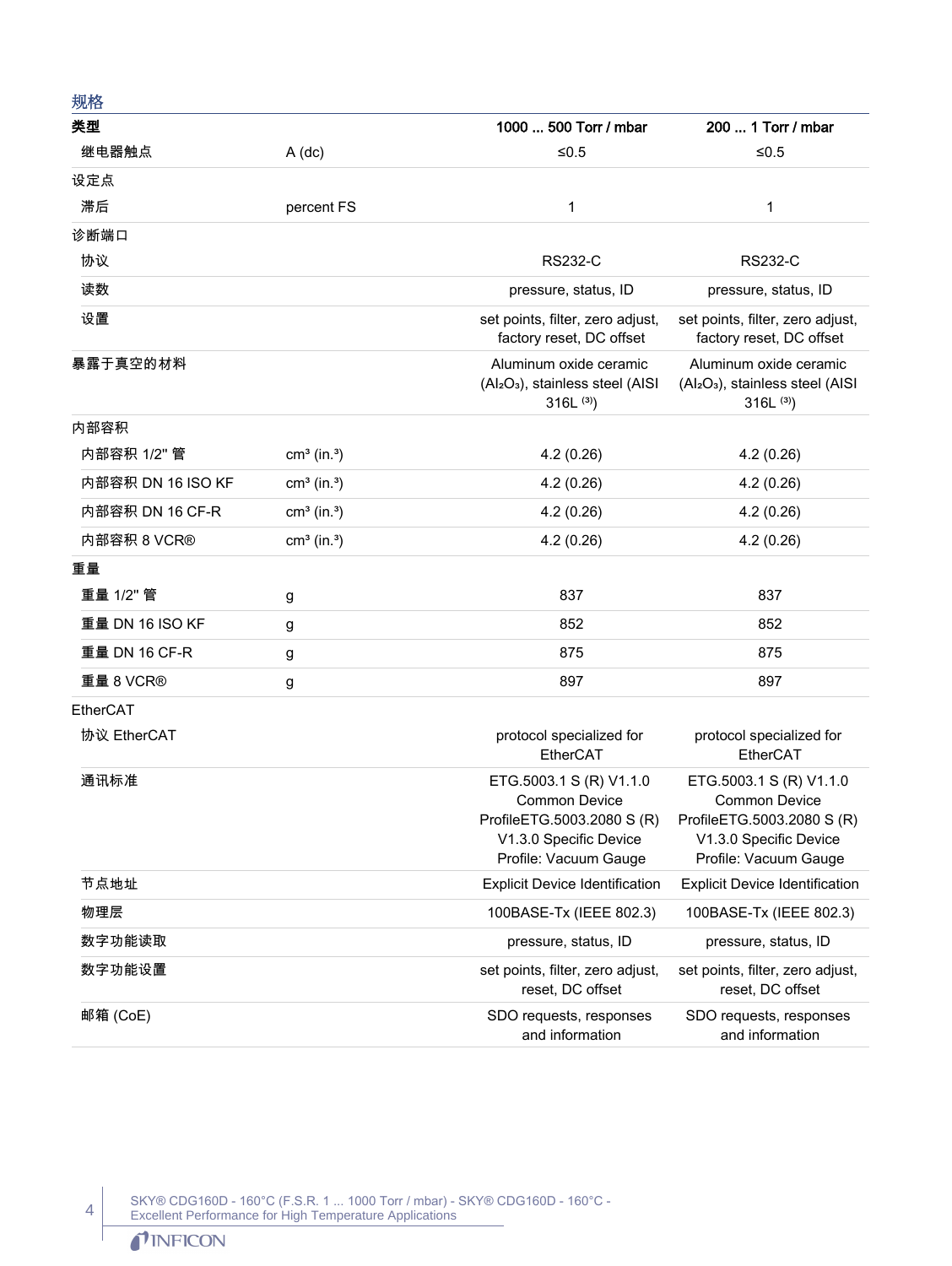| 规格                             |           |                                                                             |                                                              |
|--------------------------------|-----------|-----------------------------------------------------------------------------|--------------------------------------------------------------|
| 类型                             |           | 1000  500 Torr / mbar                                                       | 200  1 Torr / mbar                                           |
| 过程数据                           |           | Fixed PDO mapping and<br>configurable PDO mapping                           | Fixed PDO mapping and<br>configurable PDO mapping            |
| EtherCAT 连接器                   |           | 2 x RJ45, 8-pin (socket), IN<br>and OUT                                     | 2 x RJ45, 8-pin (socket), IN<br>and OUT                      |
| 电缆                             |           | shielded Ethernet CAT5e or<br>higher                                        | shielded Ethernet CAT5e or<br>higher                         |
| EtherCAT                       |           |                                                                             |                                                              |
| 电缆长度                           | $m$ (ft.) | ≤100 $(330)$                                                                | ≤100 $(330)$                                                 |
| EtherCAT                       |           |                                                                             |                                                              |
| Signal processing time         | ms        | $\overline{2}$                                                              | $\overline{2}$                                               |
| DeviceNet™                     |           |                                                                             |                                                              |
| 协议                             |           | DeviceNet™, group 2 slave<br>only                                           | DeviceNet™, group 2 slave<br>only                            |
| MAC ID                         |           | address 00 - 63 by switch or<br>network programmable                        | address 00 - 63 by switch or<br>network programmable         |
| 数字功能读取                         |           | pressure, status, ID                                                        | pressure, status, ID                                         |
| 数字功能设置                         |           | set points, filter, zero adjust,<br>factory reset, DC offset                | set points, filter, zero adjust,<br>factory reset, DC offset |
| 技术规格                           |           | DeviceNet™ "Vacuum Gauge DeviceNet™ "Vacuum Gauge<br>Device Profile" (ODVA) | Device Profile" (ODVA)                                       |
| 设备类型                           |           | "VG" vacuum gauge                                                           | "VG" vacuum gauge                                            |
| I/O 从属传讯                       |           | polling only                                                                | polling only                                                 |
| 真空计 D 型连接器的电源电压                |           | +14  +30 VDC or ±15 V /<br>≤12 W                                            | +14  +30 VDC or ±15 V /<br>≤12 W                             |
| 为微型连接器上的 DeviceNet<br>收发器提供电压  |           | 24 V nom / <2 W (11  25 V) 24 V nom / <2 W (11  25 V)                       |                                                              |
| DeviceNet™ 连接器                 |           | microstyle, 5 pin, male                                                     | microstyle, 5 pin, male                                      |
| CDG (模拟输出、CDG 电源电<br>压、设定点)连接器 |           | D-sub, 15 pin, male                                                         | D-sub, 15 pin, male                                          |
| DeviceNet™                     |           |                                                                             |                                                              |
| 数据率                            | kBaud     | 125, 250, 500 by switch or<br>network programmable                          | 125, 250, 500 by switch or<br>network programmable           |
| DeviceNet™                     |           |                                                                             |                                                              |
| 电缆长度 125 kbps                  | $m$ (ft.) | 500 (1650)                                                                  | 500 (1650)                                                   |
| 电缆长度 250 kbps                  | $m$ (ft.) | 250 (825)                                                                   | 250 (825)                                                    |
| 电缆长度 500 kbps                  | $m$ (ft.) | 100 (330)                                                                   | 100 (330)                                                    |
| Profibus DP                    |           |                                                                             |                                                              |
| 波特率                            | kBaud     | 9.6 / 19.2 / 93.75 / 187.5 / 500 9.6 / 19.2 / 93.75 / 187.5 / 500           |                                                              |

SKY® CDG160D - 160°C (F.S.R. 1 ... 1000 Torr / mbar) - SKY® CDG160D - 160°C - Excellent Performance for High Temperature Applications